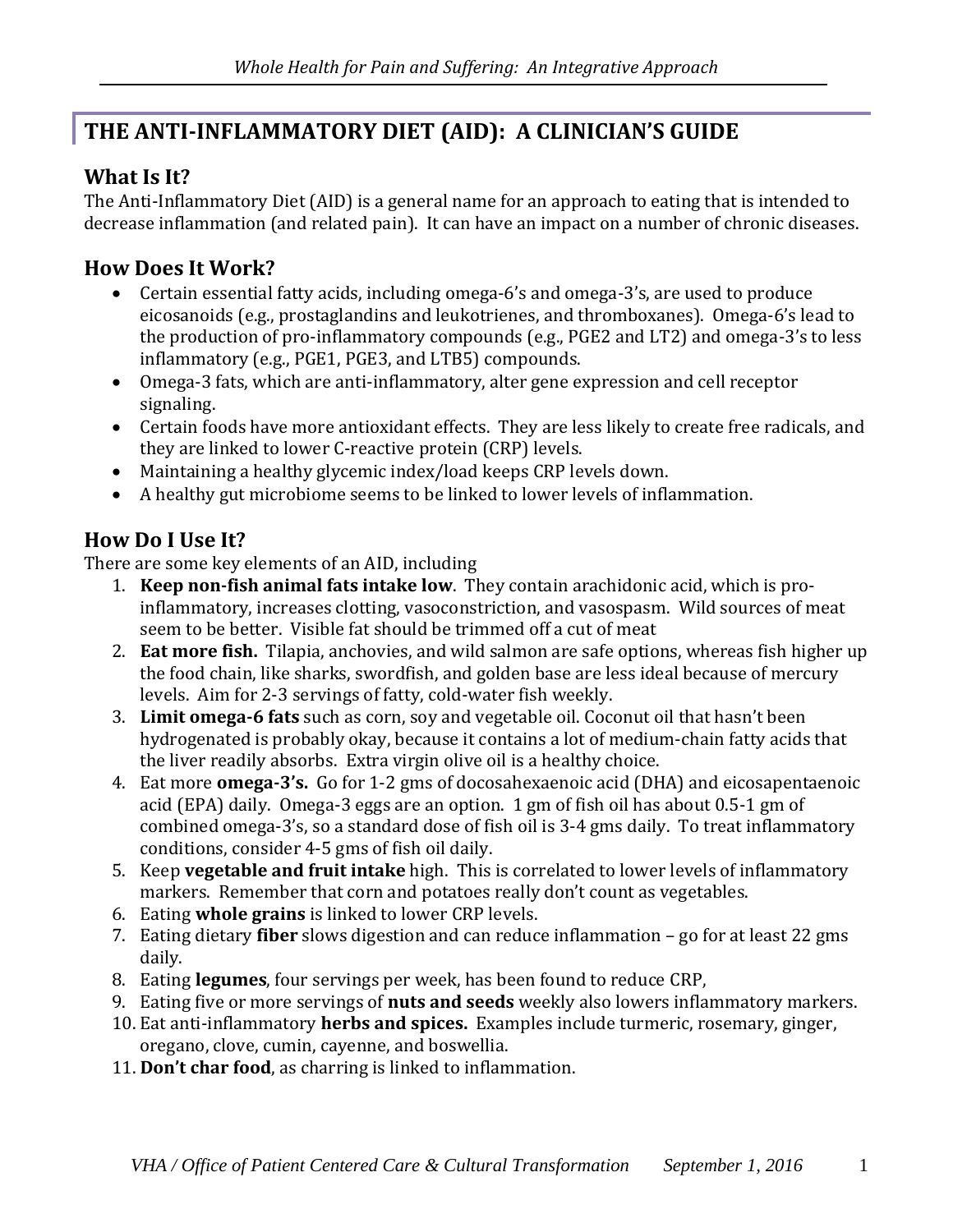- 12. Pay attention to **glycemic load**. (For more on the glycemic index, see the Endocrine Health module on the Whole Health Library Website. The website is reviewed on page 209 of the binder.)
- 13. **Avoid obesity**, which is in and of itself is an inflammatory state. Even with healthy eating, portion size should be controlled.
- 14. Ensure adequate **magnesium** intake (6 mg/kg daily).

The Mediterranean and Okinawan diets are excellent examples of AID's.

### **When Should I Use This?**

AIDs can be used in any chronic disease where inflammation is a component. Key examples with good associated research include:

- Coronary heart disease
- Type 2 diabetes
- Rheumatoid arthritis and other autoimmune diseases
- Chronic obstructive pulmonary disease
- Alzheimer's
- Inflammatory bowel disease
- Allergies and asthma (including eczema)
- Cancer
- Depression (really depressed are particularly likely to improve)

# **What Should I Watch Out For?**

- This diet is quite safe.
- Remind people that inflammation isn't all bad. We need it, just not chronically and not in excess. The goal is to decrease "meta-inflammation," chronic, low grade damaging processes that use the same pathways as acute inflammation. But fevers, swelling, and activation of the immune system are important to our health. It is not helpful to completely eliminate omega-6 fats.
- You may be asked to run titers of omega-3 levels. Most clinicians will try the diet first and only consider more investigations if it is not effective with time. People need not have an elevated CRP to benefit from this diet.

# **Any Other Tips?**

- The AID can take a while to be effective. Patients should try it for at least six weeks, if not longer.
- Be sure to complement an AID with other ways to lower inflammation:
	- o Limit alcohol
	- o Balance glucose, so that there aren't large insulin spikes (insulin is proinflammatory)
	- o Ensure adequate sleep
	- o Keep stress levels low
	- o Maintain a healthy mix of gut microorganisms